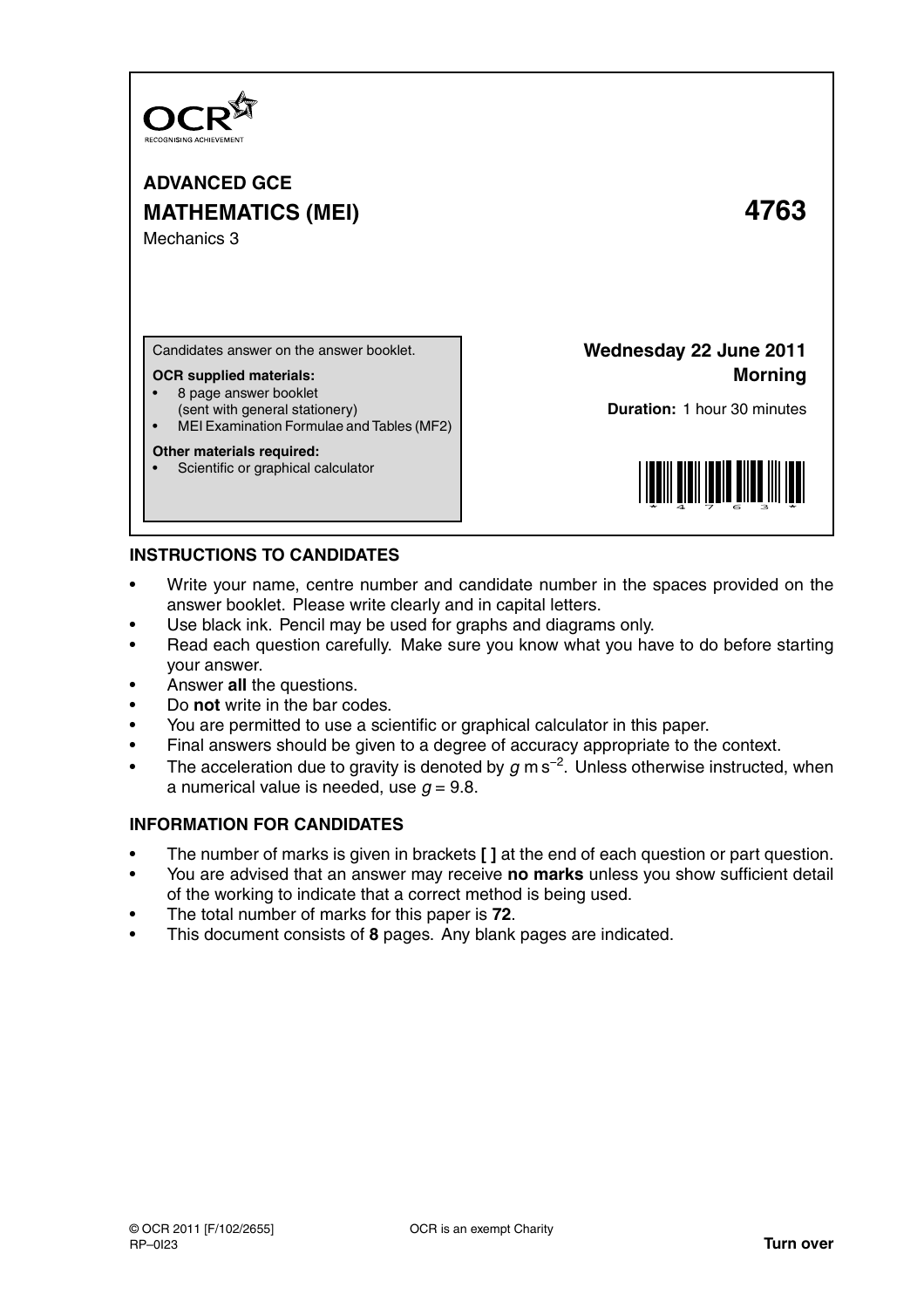**1** A particle is moving in a straight line. At time *t* its displacement *x* from a fixed point O on the line is given by

 $x = A \sin \omega t$ 

where *A* and <sup>ω</sup> are constants.

(i) Show that 
$$
\frac{d^2x}{dt^2} = -\omega^2 x
$$
 and 
$$
\left(\frac{dx}{dt}\right)^2 = \omega^2 (A^2 - x^2).
$$
 [5]

A ball floats on the surface of the sea. Waves cause the ball to rise and fall in a vertical line, and the ball is executing simple harmonic motion. The centre of the oscillations is 8 m above the sea-bed. The ball has speed  $1.2 \text{ m s}^{-1}$  when it is 7.3 m above the sea-bed, and it has speed 0.75 m s<sup>−1</sup> when it is 10 m above the sea-bed.

- **(ii)** Show that the amplitude of the oscillations is 2.5 m, and find the period. **[6]**
- **(iii)** Find the maximum speed of the ball. **[1]**
- **(iv)** Find the magnitude and direction of the acceleration of the ball when it is 6.4 m above the sea-bed. **[3]**
- **(v)** Find the time taken for the ball to move upwards from 6 m above the sea-bed to 9 m above the sea-bed. **[3]**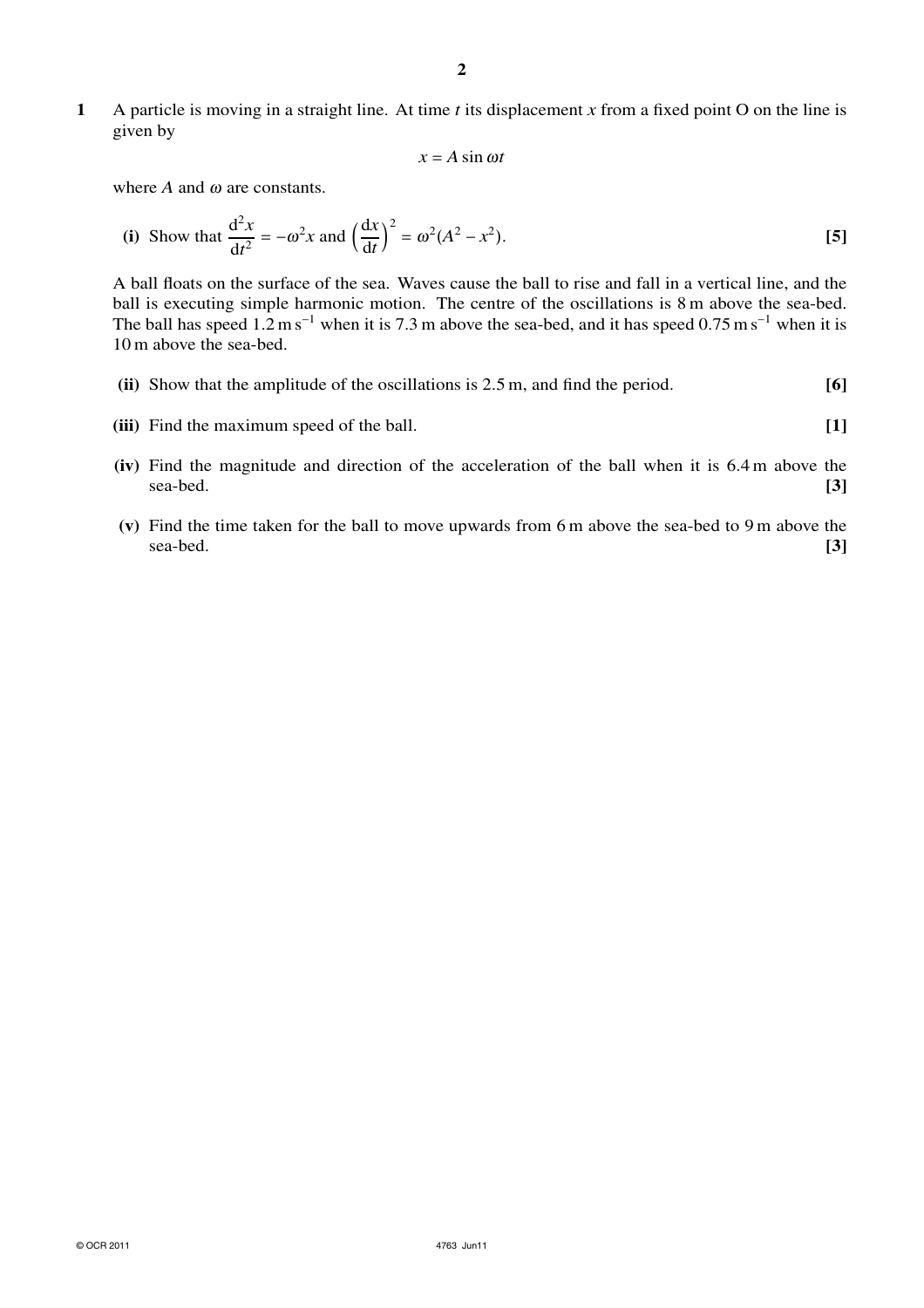**2 (a)** A particle P of mass 0.2 kg is connected to a fixed point O by a light inextensible string of length 3.2 m, and is moving in a vertical circle with centre O and radius 3.2 m. Air resistance may be neglected. When P is at the highest point of the circle, the tension in the string is 0.6 N.

| (i) Find the speed of P when it is at the highest point. | $[3]$ |
|----------------------------------------------------------|-------|
|                                                          |       |

- **(ii)** For an instant when OP makes an angle of 60◦ with the downward vertical, find
	- (*A*) the radial and tangential components of the acceleration of P, **[5]**
	- (*B*) the tension in the string. **[3]**
- **(b)** A solid cone is fixed with its axis of symmetry vertical and its vertex V uppermost. The semivertical angle of the cone is  $36^\circ$ , and its surface is smooth. A particle Q of mass  $0.2 \text{ kg}$  is connected to V by a light inextensible string, and Q moves in a horizontal circle at constant speed, in contact with the surface of the cone, as shown in Fig. 2.



**Fig. 2**

The particle Q makes one complete revolution in 1.8 s, and the normal reaction of the cone on Q has magnitude 0.75 N.

- **(i)** Find the tension in the string. **[2]**
- **(ii)** Find the length of the string. **[5]**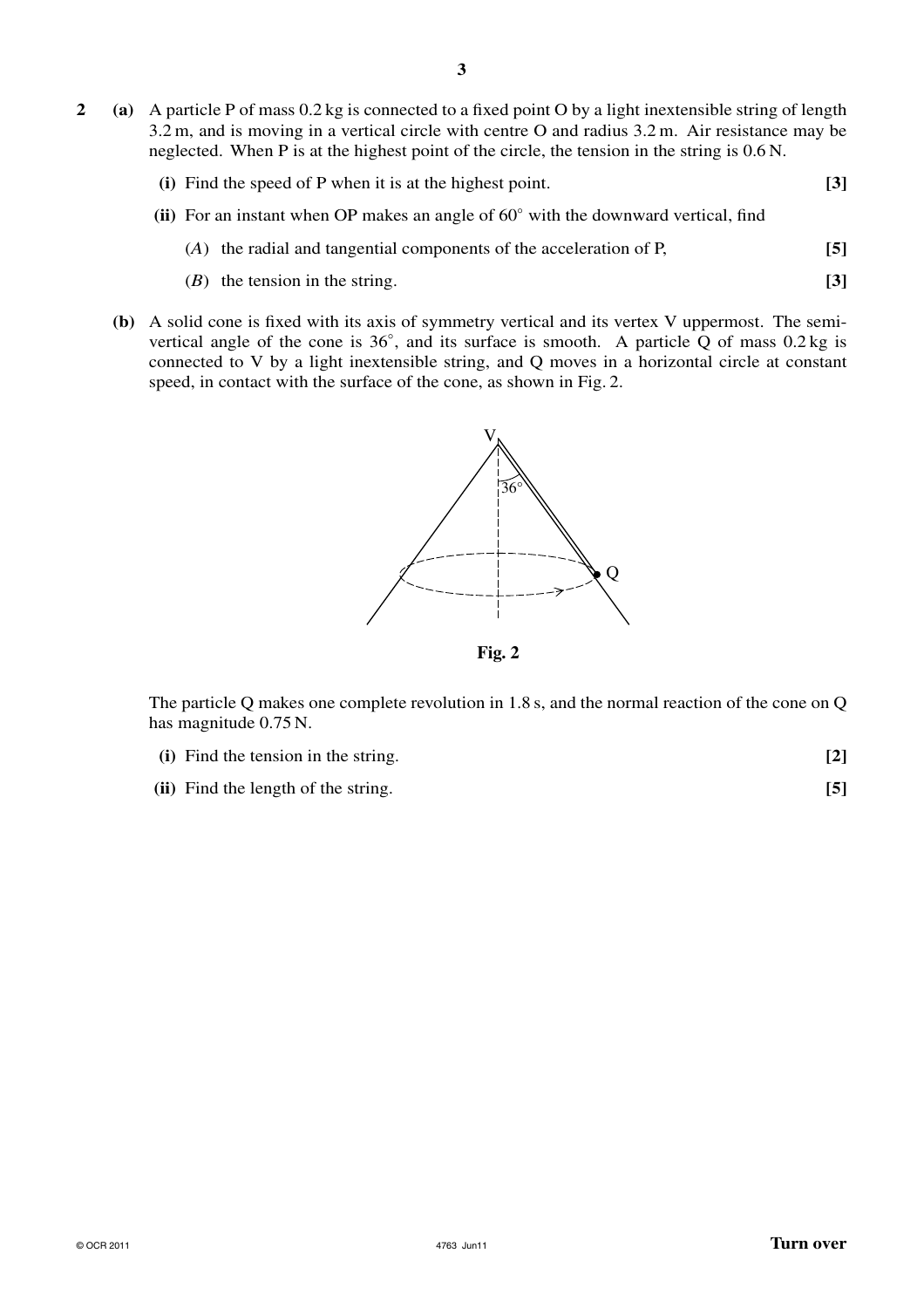- **3** Fixed points A and B are 4.8 m apart on the same horizontal level. The midpoint of AB is M. A light elastic string, with natural length 3.9 m and modulus of elasticity 573.3 N, has one end attached to A and the other end attached to B.
	- **(i)** Find the elastic energy stored in the string. **[2]**

A particle P is attached to the midpoint of the string, and is released from rest at M. It comes instantaneously to rest when P is 1.8 m vertically below M.

- **(ii)** Show that the mass of P is 15 kg. **[5]**
- **(iii)** Verify that P can rest in equilibrium when it is 1.0 m vertically below M. **[4]**

In general, a light elastic string, with natural length *a* and modulus of elasticity  $\lambda$ , has its ends attached to fixed points which are a distance *d* apart on the same horizontal level. A particle of mass *m* is attached to the midpoint of the string, and in the equilibrium position each half of the string has length *h*, as shown in Fig. 3.



**Fig. 3**

When the particle makes small oscillations in a vertical line, the period of oscillation is given by the formula

$$
\sqrt{\frac{8\pi^2h^3}{8h^3-ad^2}}\,m^{\alpha}a^{\beta}\lambda^{\gamma}.
$$

(iv) Show that 
$$
\frac{8\pi^2 h^3}{8h^3 - ad^2}
$$
 is dimensionless. [1]

- (v) Use dimensional analysis to find  $\alpha$ ,  $\beta$  and  $\gamma$ . **[4]** [4]
- **(vi)** Hence find the period when the particle P makes small oscillations in a vertical line centred on the position of equilibrium given in part **(iii)**. **[2]**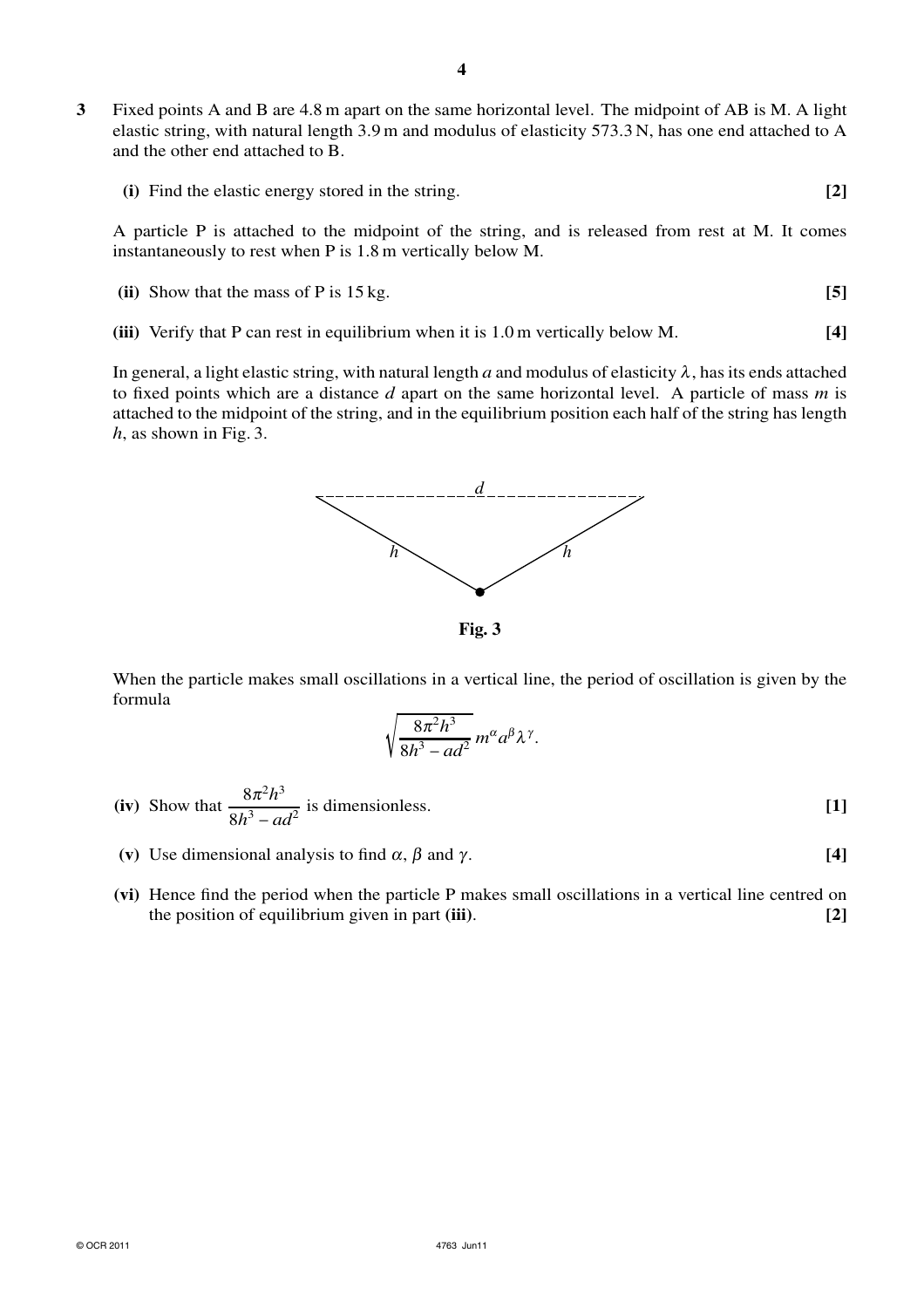**4** The region *A* is bounded by the curve  $y = x^2 + 5$  for  $0 \le x \le 3$ , the *x*-axis, the *y*-axis and the line  $x = 3$ . The region *B* is bounded by the curve  $y = x^2 + 5$  for  $0 \le x \le 3$ , the *y*-axis and the line  $y = 14$ . These regions are shown in Fig. 4.



**Fig. 4**

- **(i)** Find the coordinates of the centre of mass of a uniform lamina occupying the region *A*. **[9]**
- (ii) The region *B* is rotated through  $2\pi$  radians about the *y*-axis to form a uniform solid of revolution *R*. Find the *y*-coordinate of the centre of mass of the solid *R*. **[6]**
- (iii) The region *A* is rotated through  $2\pi$  radians about the *y*-axis to form a uniform solid of revolution *S*. Using your answer to part (ii), or otherwise, find the *y*-coordinate of the centre of mass of the solid S. solid  $S$ .  $[3]$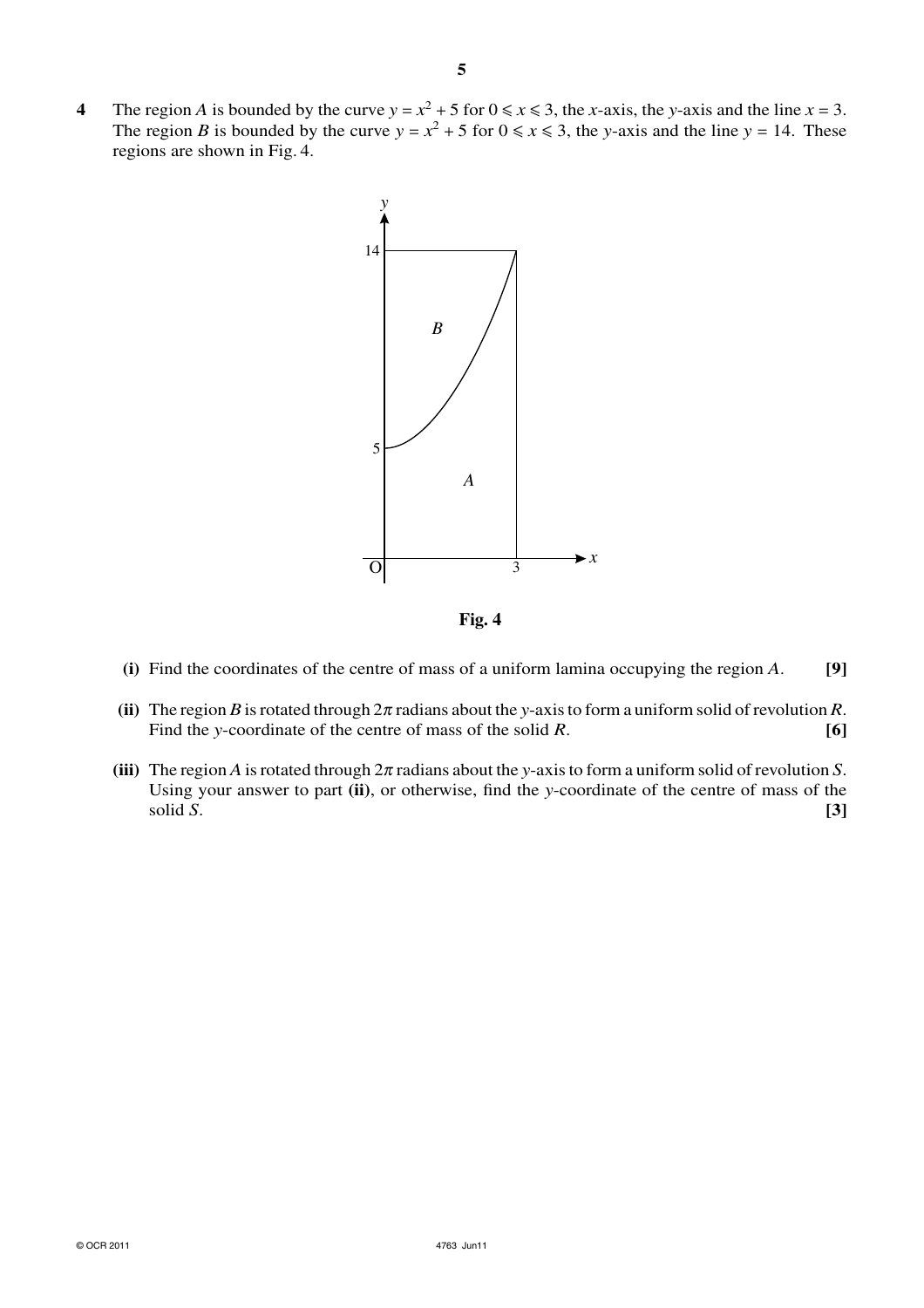# **BLANK PAGE**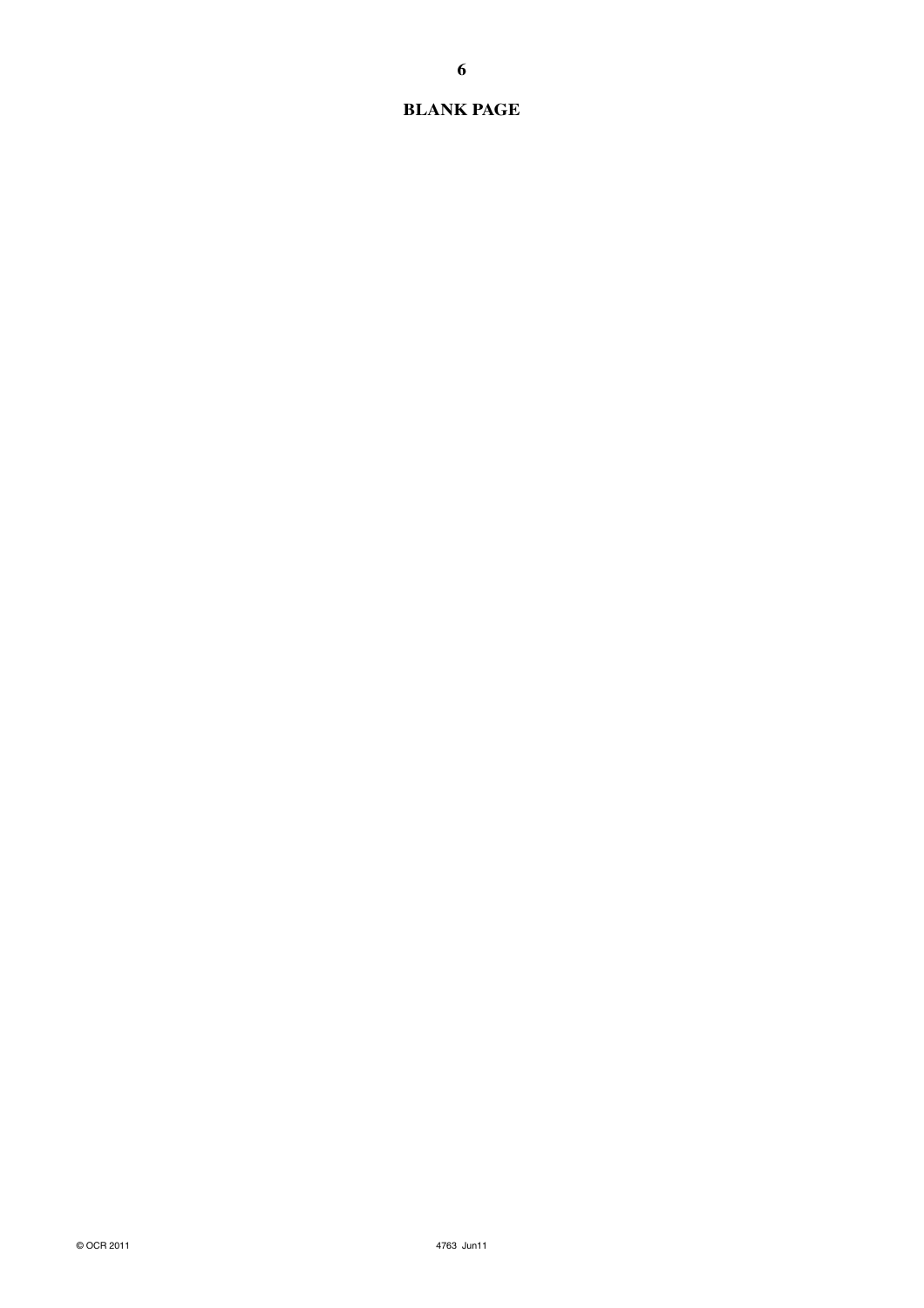# **BLANK PAGE**